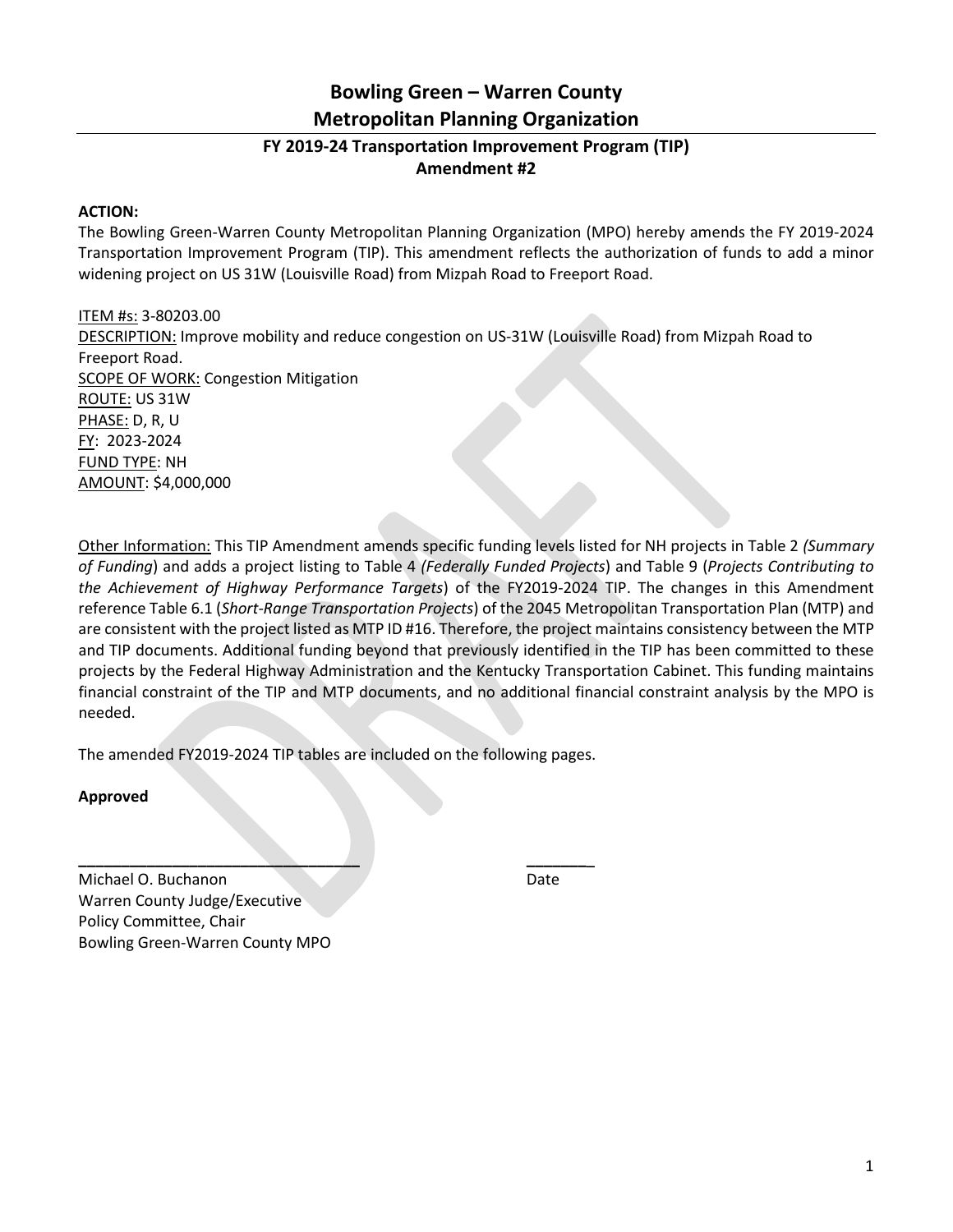# **BOWLING GREEN-WARREN COUNTY METROPOLITAN PLANNING ORGANIZATION (MPO)**

**FY2019-2024 TRANSPORTATION IMPROVEMENT PROGRAM (TIP)** *AMENDMENT #2*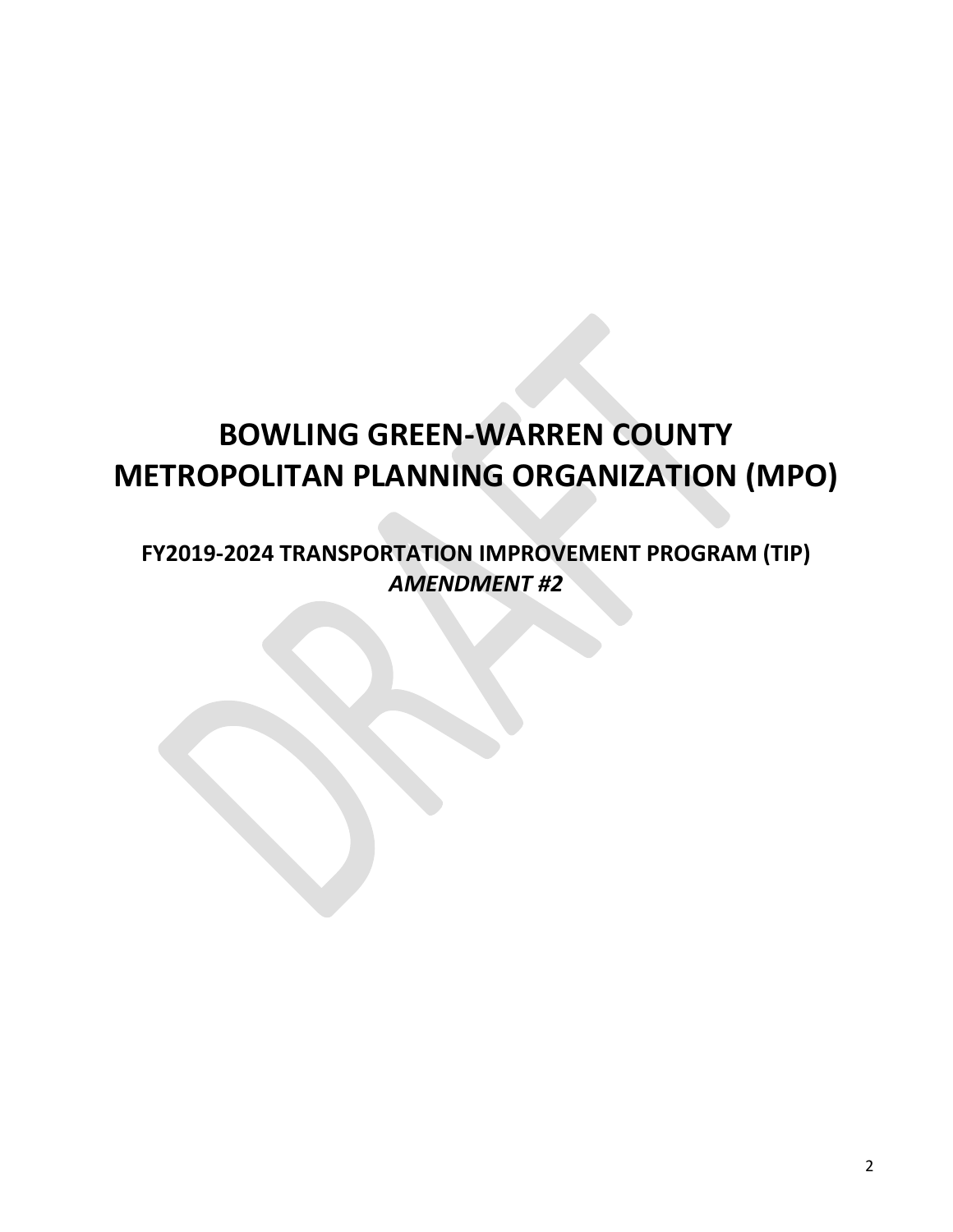| TABLE 2   SUMMARY OF HIGHWAY FUNDING TYPES |                     |    |                |    |             |    |            |    |            |    |            |    |               |
|--------------------------------------------|---------------------|----|----------------|----|-------------|----|------------|----|------------|----|------------|----|---------------|
|                                            | <b>FUNDING TYPE</b> |    |                |    |             |    |            |    |            |    |            |    |               |
| <b>FISCAL YEAR</b>                         |                     |    | <b>NH</b>      |    | <b>HSIP</b> |    | <b>STP</b> |    | <b>TAP</b> |    | <b>RTP</b> |    | <b>TOTAL</b>  |
| 2019                                       | <b>Est. Cost</b>    | \$ | 800,000        | \$ | 590,000     | \$ | 7,550,000  | \$ | 2,158,924  |    |            | \$ | 11,098,924    |
|                                            | Revenue             | \$ | 800,000        | \$ | 590,000     | \$ | 7,550,000  | \$ | 2,158,924  |    |            | \$ | 11,098,924    |
| 2020                                       | <b>Est. Cost</b>    | \$ |                | \$ | 3,812,000   | \$ | 1,550,000  |    |            |    |            | \$ | 5,362,000     |
|                                            | Revenue             | \$ | $\blacksquare$ | \$ | 3,812,000   | \$ | 1,550,000  |    |            |    |            | \$ | 5,362,000     |
| 2021                                       | Est. Cost           | \$ | 29,050,000     | \$ | 3,900,000   | \$ | 38,315,000 |    |            |    |            | \$ | 71,265,000    |
|                                            | Revenue             | \$ | 29,050,000     | \$ | 3,900,000   | \$ | 38,315,000 |    |            |    |            | \$ | 71,265,000    |
| 2022                                       | <b>Est. Cost</b>    | \$ | 28,690,000     | \$ | 601,355     | \$ | 4,585,100  |    |            | \$ | 31,250     | \$ | 33,907,705    |
|                                            | Revenue             | \$ | 28,690,000     | \$ | 601,355     | \$ | 4,585,100  |    |            | \$ | 31,250     | \$ | 33,907,705    |
| 2023                                       | <b>Est. Cost</b>    | \$ | 14,500,000     |    |             | \$ | 6,000,000  | \$ | 1,650,000  |    |            | \$ | 22,181,250    |
|                                            | Revenue             | \$ | 14,500,000     |    |             | \$ | 6,000,000  | \$ | 1,650,000  |    |            | \$ | 22,150,000    |
| 2024                                       | <b>Est. Cost</b>    | \$ | 3,000,000      |    |             | \$ | 440,000    |    |            |    |            | \$ | 3,440,000     |
|                                            | Revenue             |    |                |    |             | \$ | 440,000    |    |            |    |            | \$ | 440,000       |
| <b>TOTAL</b>                               | Est. Cost           | \$ | 76,040,000     | \$ | 8,903,355   | \$ | 58,440,100 | \$ | 3,808,924  | \$ | 31,250     |    | \$147,223,629 |
|                                            | Revenue             | \$ | 73,040,000     | \$ | 8,903,355   | \$ | 58,440,100 | Ś  | 3,808,924  | \$ | 31,250     | S. | 144,223,629   |
|                                            |                     |    |                |    |             |    |            |    |            |    |            |    |               |
|                                            |                     |    |                |    |             |    |            |    |            |    |            |    |               |

| TABLE 4   FEDERALLY FUNDED TRANSPORTATION PROJECTS  |               |                     |                                                                                                          |                  |                      |                  |                                          |  |  |
|-----------------------------------------------------|---------------|---------------------|----------------------------------------------------------------------------------------------------------|------------------|----------------------|------------------|------------------------------------------|--|--|
| <b>KYTC ID</b>                                      |               | <b>ROUTE LENGTH</b> | <b>PROJECT DESCRIPTION</b>                                                                               | <b>FUND TYPE</b> | <b>YEAR</b>          | <b>PHASE</b>     | <b>TOTAL PHASE</b><br><b>COST</b>        |  |  |
| 2-80203.00                                          | <b>US-31W</b> | 0.75                | Improve mobility and reduce congestion on US-31W (Louisville<br>Road) from Mizpah Road to Freeport Road. | <b>NH</b>        | 2023<br>2024<br>2024 | D<br>R<br>$\cup$ | Ś<br>1,000,000<br>2,000,000<br>1,000,000 |  |  |
|                                                     |               |                     |                                                                                                          |                  |                      |                  |                                          |  |  |
| TOTAL FUNDING FOR ALL TIP PROJECTS<br>\$148,223,529 |               |                     |                                                                                                          |                  |                      |                  |                                          |  |  |
|                                                     |               |                     |                                                                                                          |                  |                      |                  |                                          |  |  |

| <b>Federally Funded Transportation Projects</b>          |              |                |                                                                                                          |                |                 |                |               |    |                      |  |
|----------------------------------------------------------|--------------|----------------|----------------------------------------------------------------------------------------------------------|----------------|-----------------|----------------|---------------|----|----------------------|--|
| <b>Bowling Green-Warren County MPO TIP (FY2019-2024)</b> |              |                |                                                                                                          |                |                 |                |               |    |                      |  |
| <b>KYTC ID</b>                                           | <b>Route</b> | Length         | <b>Project Description</b>                                                                               |                |                 |                |               |    |                      |  |
| 3-80203.00 US-31W                                        |              | 0.75           | Improve mobility and reduce congestion on US-31W (Louisville Road) from<br>Mizpah Road to Freeport Road. |                |                 |                |               |    |                      |  |
| <b>Fund Type</b>                                         | <b>Phase</b> | <b>FY 2020</b> | <b>FY 2021</b>                                                                                           | <b>FY 2022</b> | <b>FY 2023</b>  | <b>FY 2024</b> | <b>Future</b> |    | <b>Total Funding</b> |  |
| <b>NH</b>                                                | D            |                |                                                                                                          |                | 1,000,000<br>Ŝ. |                |               | \$ | 1,000,000            |  |
| <b>NH</b>                                                | R            |                |                                                                                                          |                |                 | \$2,000,000    |               | \$ | 2,000,000            |  |
| <b>NH</b>                                                | U            |                |                                                                                                          |                |                 | \$1,000,000    |               | \$ | 1,000,000            |  |
| <b>NH</b>                                                | C            |                |                                                                                                          |                |                 |                | \$3,000,000   | Ś  | 3,000,000            |  |
|                                                          |              |                |                                                                                                          |                |                 |                |               |    | 7,000,000            |  |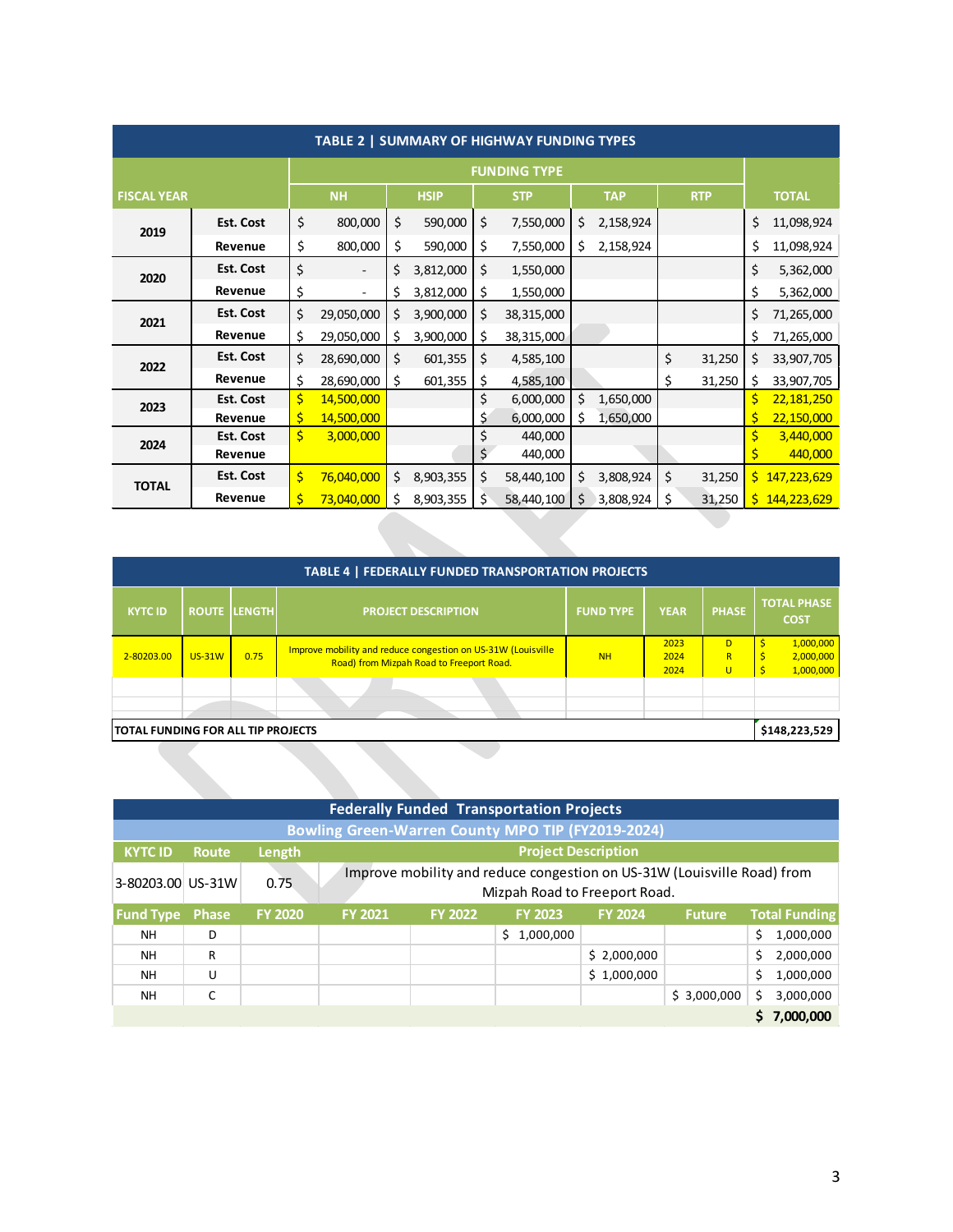|                                                                  |                         | TABLE 9   PROJECTS CONTRIBUTING TO THE ACHIEVEMENT OF HIGHWAY PERFORMANCE TARGETS                                                                                                                                                                          |                                      |                                                 |
|------------------------------------------------------------------|-------------------------|------------------------------------------------------------------------------------------------------------------------------------------------------------------------------------------------------------------------------------------------------------|--------------------------------------|-------------------------------------------------|
| <b>KYTC ID</b>                                                   | Route                   | <b>Project Description</b>                                                                                                                                                                                                                                 | <b>Total Phase</b><br>Cost           | <b>Performance Measure</b>                      |
| $3-110.3$                                                        | KY-185                  | Improve KY-185 from 0.24 miles south of Pruitt Rd to 0.16 miles south of KY 1320. MP 6.540 to 8.350                                                                                                                                                        | \$<br>10,910,000                     | Safety                                          |
| $3-110.4$                                                        | KY-185                  | Improve KY-185 from 0.22 miles north of Austin Raymer Rd to 0.08 miles south of the Ivy Creek bridge.                                                                                                                                                      | \$<br>4,965,000                      | Safety                                          |
| 3-199.00                                                         | <b>US-31W</b>           | Improve US-31W from south of KY-242 (Richpond Road) to Dillard Road. BMP/EMP 4.1-6.7                                                                                                                                                                       | \$<br>11,690,000                     | Safety                                          |
| 3-199.99                                                         | <b>US-31W</b>           | Construct a pedestrian underpass under US-31W connecting Buchanon Park trail to Chaney's Dairy Barn.                                                                                                                                                       | \$<br>450,000                        | Safety                                          |
| 3-933.00                                                         | <b>US-31W</b>           | Installation of an Intersection Conflict Warning System and minor access management improvements at<br>the intersection of US 31W (Nashville Rd) and KY 240 (Woodburn Allen Springs Rd / Petros Rd).                                                       | \$<br>150,000                        | Safety                                          |
| 3-935                                                            | <b>US-31W</b><br>KY-234 | Installation of pavement markers on various routes in Warren County.                                                                                                                                                                                       | \$<br>51,355                         | Safety                                          |
| 3-3018.00                                                        | GW                      | Rehabilitation of the College Street pedestrian bridge in Downtown Bowling Green.                                                                                                                                                                          | \$<br>1,650,000                      | Safety                                          |
| 3-2042.20                                                        | $1 - 165$               | I-65 spur corridor: Improve the Natcher Parkway/US-231 interchange (Exit 9) on the west side of Bowling<br>Green. (See 3-202 for Design)                                                                                                                   | \$<br>8,400,000                      | Safety                                          |
| 3-3205.00                                                        | GW                      | Funding for this project will pay for construction of a new greenway path connecting Moss Middle School<br>to an existing greenway on Creekwood Drive. The project will include a bridge over Jennings Creek,<br>lighting, benches and a trailhead marker. | \$<br>175,000                        | Safety                                          |
| 3-3206.00                                                        | GW                      | Construct 10' bike/ped trail from Roland Bland Park to Hobson Grove Park to close the gap between<br>Downtown Bowling Green and the West End in Bowling Green.                                                                                             | $\zeta$<br>1,137,441                 | Safety                                          |
| 3-3219.00                                                        | GW                      | Funding will pay for the City of Bowling Green to maintain/improve sidewalks and/or provide ADA<br>compliance on state-maintained roadways                                                                                                                 | \$<br>846,483                        | Safety                                          |
| 3-4307.0                                                         | KY-234                  | Install guardrail on KY-234 (Cemetery Rd).                                                                                                                                                                                                                 | \$<br>25,000                         | Safety                                          |
| 3-8702.00                                                        | US-231                  | Improve US-231 (Scottsville Road) from Pascoe Blvd to north of Cave Mill Road.                                                                                                                                                                             | \$<br>3,400,000                      | Safety                                          |
| 03-8707                                                          | WN-9007                 | Construct a new interchange on I-165 (Natcher Parkway) at Elrod Road in Bowling Green (MP 3.4 - MP<br>$4.0$ ).                                                                                                                                             | \$<br>43,190,000                     | <b>System Reliability</b>                       |
| 3-8857.00                                                        | <b>US-31W</b>           | Improve US-31W from Campbell Lane (US-231) to University Boulevard (US-231X).                                                                                                                                                                              | \$<br>12,100,000                     | Safety                                          |
| 3-8904.10                                                        | <b>US-31W</b>           | Widen US-31W from Park Avenue to Fairview Avenue (MP 13.7 - 14.25).                                                                                                                                                                                        | \$<br>8,550,000                      | Safety                                          |
| 3-8905.00                                                        | <b>US-31W</b>           | Improve mobility and reduce congestion on US-31W from US-68 to Mizpah Road.                                                                                                                                                                                | \$<br>7,850,000                      | Safety                                          |
| 3-9015.00                                                        | KY-234                  | Perform safety improvements on KY-234 (Cemetery Rd) from the Warren/Allen County line to CR-<br>1175/CR-1155 in Warren County. MP 0.0 to 7.218                                                                                                             | \$<br>1,250,000                      | Safety                                          |
| 3-9018.00                                                        | US-231                  | Construct a right turn lane along US 231 (Campbell Ln) at the intersection with Gary Farms Blvd.                                                                                                                                                           | \$<br>400,000                        | Safety                                          |
| 3-9019.00                                                        | US-231                  | Intersection and corridor improvements to reduce conflict points and enhance safety along US 231<br>(Scottsville Rd) from MP 3.0 to 6.6.                                                                                                                   | \$<br>400,000                        | Safety                                          |
| 3-9020.00                                                        | <b>US-68</b>            | Remove raised median and construct a left turn lane at Old Tram Road and US 68 (Russellville Rd).                                                                                                                                                          | \$<br>100,000                        | Safety                                          |
| 3-10015.00                                                       | KY-1435                 | Address deficiencies of KY-1435 bridge over Gasper River. MP 9.445 to 9.481                                                                                                                                                                                | \$<br>1,250,000                      | Asset Management -<br><b>Bridge Condition</b>   |
| 3-20016.00                                                       | $1-65$                  | Address pavement condition of I-65 both directions from MP 19.6 to 25.2.                                                                                                                                                                                   | \$<br>14,850,000                     | Asset Management -<br><b>Pavement Condition</b> |
| 3-20018.00                                                       | $1 - 165$               | Address pavement condition of the Natcher Parkway both directions from MP 0 to 2.473.                                                                                                                                                                      | \$<br>2,200,000                      | Asset Management -<br><b>Pavement Condition</b> |
| 3-9012.00                                                        | US-68                   | Perform low-cost safety improvements on US-68 (Glasgow Rd). MP 20.889 to MP 27.284                                                                                                                                                                         | \$<br>1,140,000                      | Safety                                          |
| 3-80151.00                                                       | CR-1350                 | Rehabilitate bridge over Barren River on Old Richardsville Rd (CR-1350).                                                                                                                                                                                   | \$<br>650,000                        | Asset Management -<br><b>Bridge Condition</b>   |
| 3-80203.00                                                       | <b>US-31W</b>           | Improve mobility and reduce congestion on US-31W (Louisville Road) from Mizpah Road to Freeport<br>Road.                                                                                                                                                   | $\overline{\mathsf{S}}$<br>4,000,000 | <b>Safety</b>                                   |
| <b>TOTAL TIP FUNDING</b>                                         |                         |                                                                                                                                                                                                                                                            | \$<br>141,780,279                    |                                                 |
| <b>Total Safety</b>                                              |                         |                                                                                                                                                                                                                                                            | \$<br>79,691,634                     |                                                 |
| <b>Total Pavement Condition</b>                                  |                         |                                                                                                                                                                                                                                                            | \$<br>17,050,000                     |                                                 |
| <b>Total System Reliability</b><br><b>Total Bridge Condition</b> |                         |                                                                                                                                                                                                                                                            | 43,190,000<br>\$<br>\$<br>1,900,000  |                                                 |
|                                                                  |                         |                                                                                                                                                                                                                                                            |                                      |                                                 |